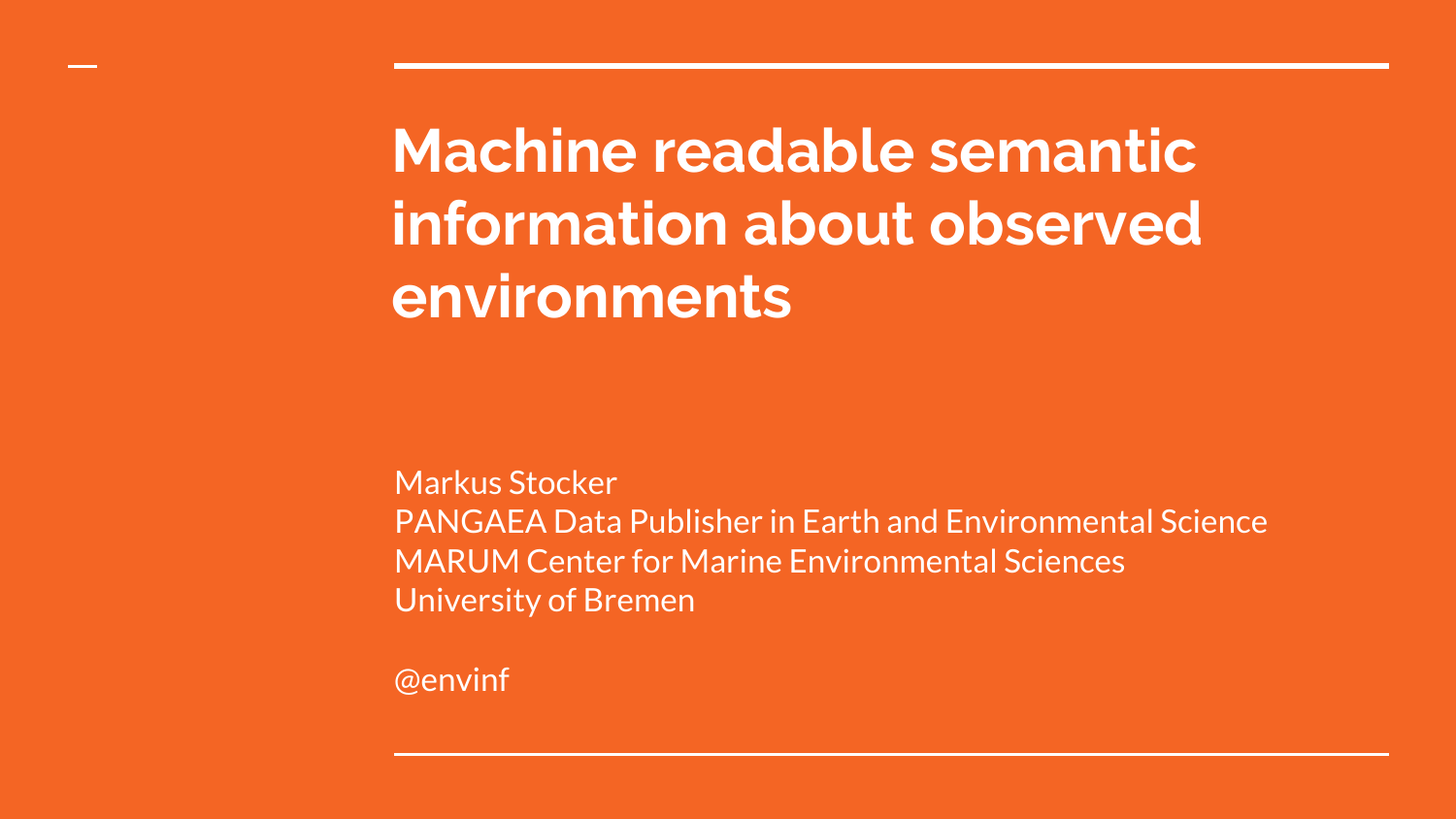#### **This years' motto**

## "Geospatial Sensor Webs - from data to information in the Sensor Web"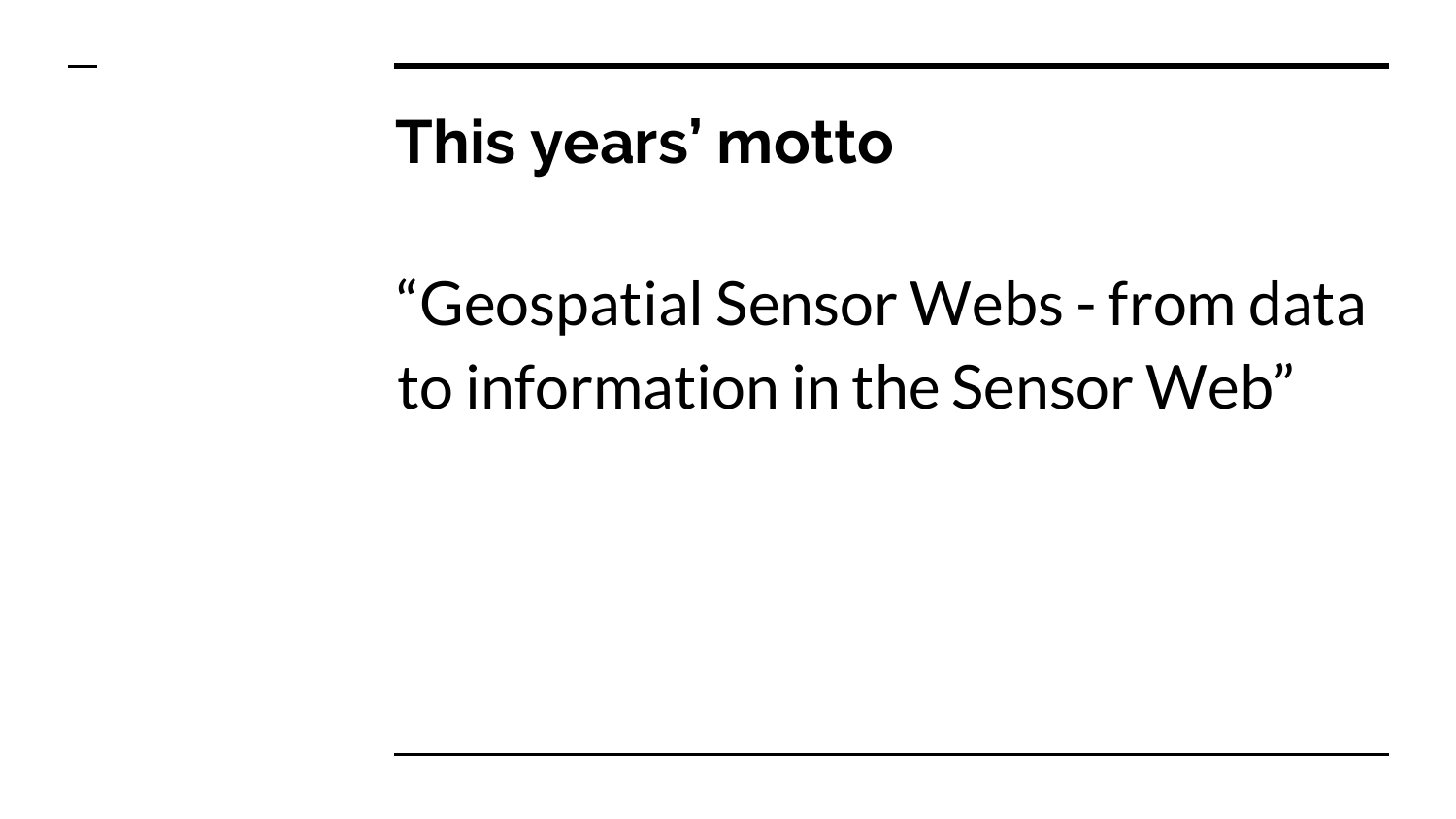## **From data to information: A rather common notion ...**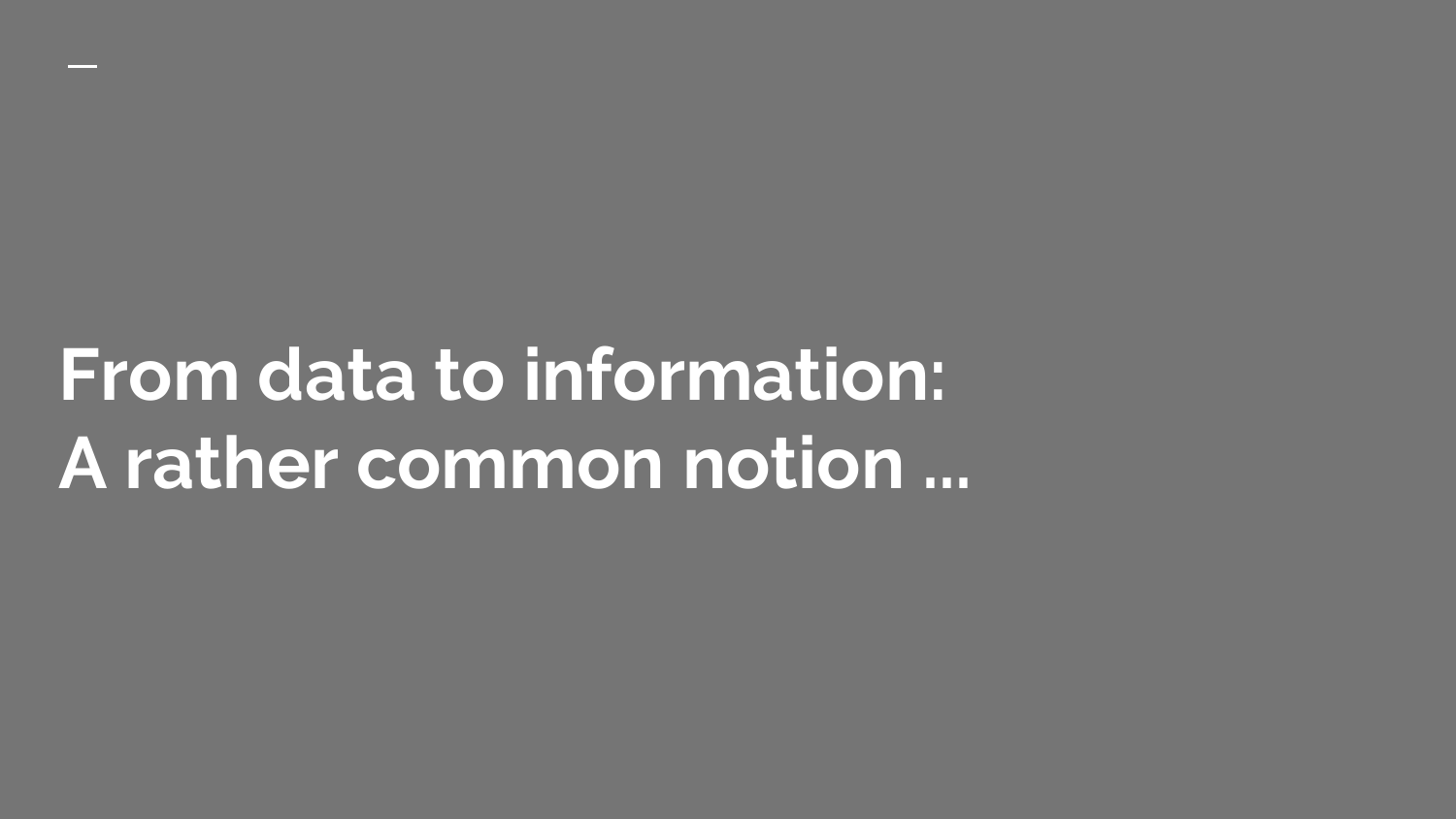#### **FixO3**

## Provide access to data products as well as derived information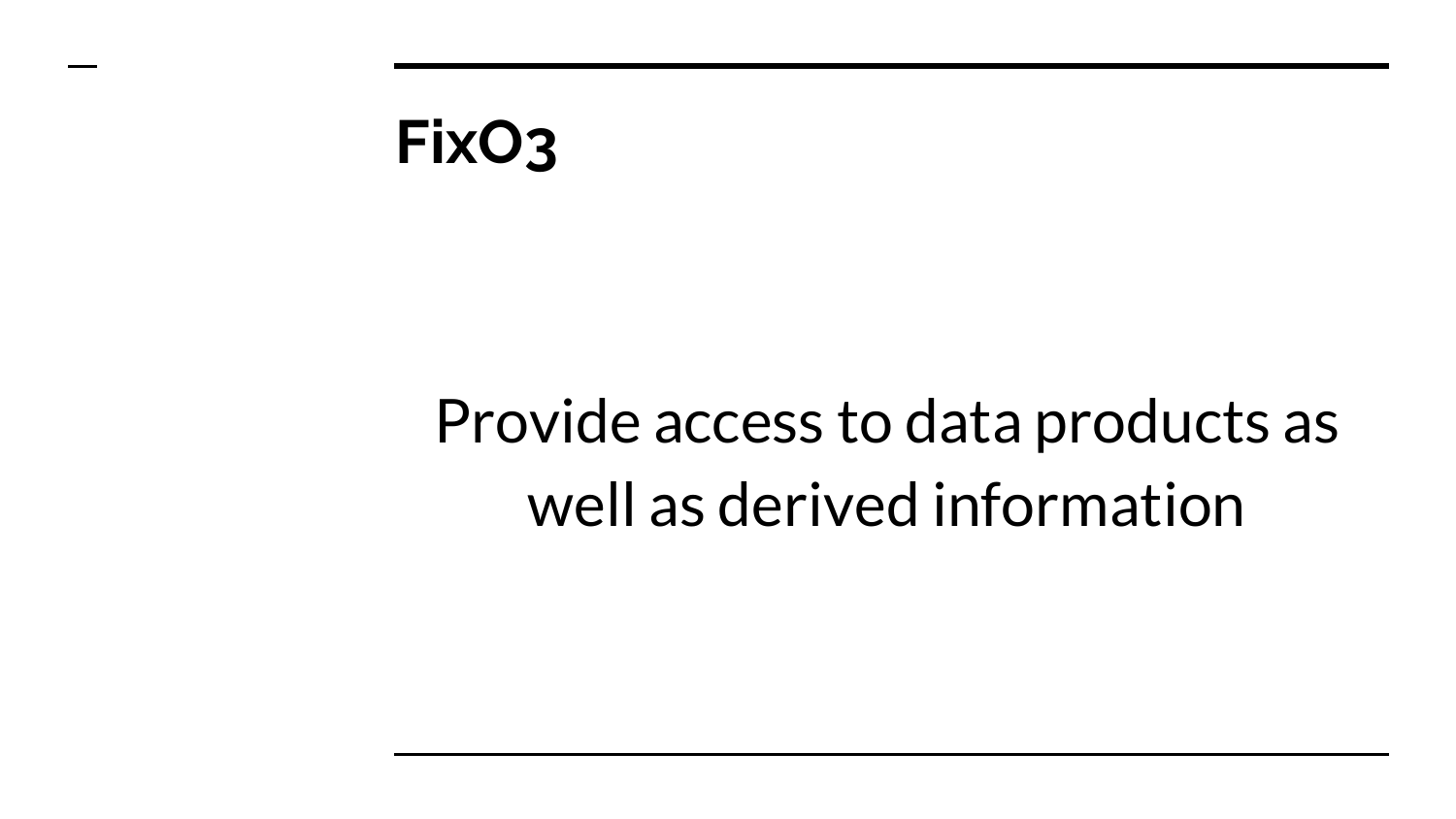#### **JERICO-NEXT**

Delivery of high quality environmental data and information products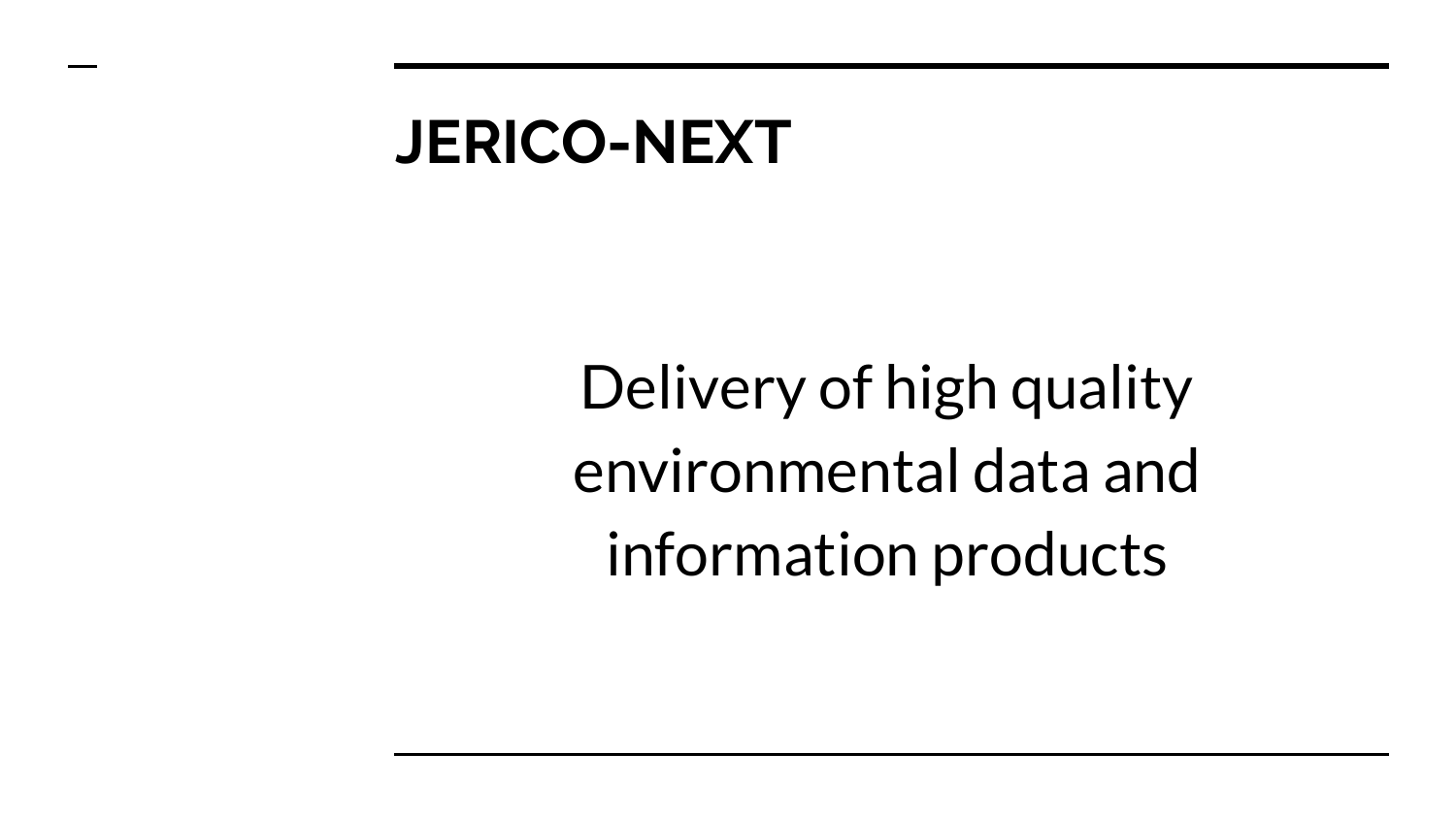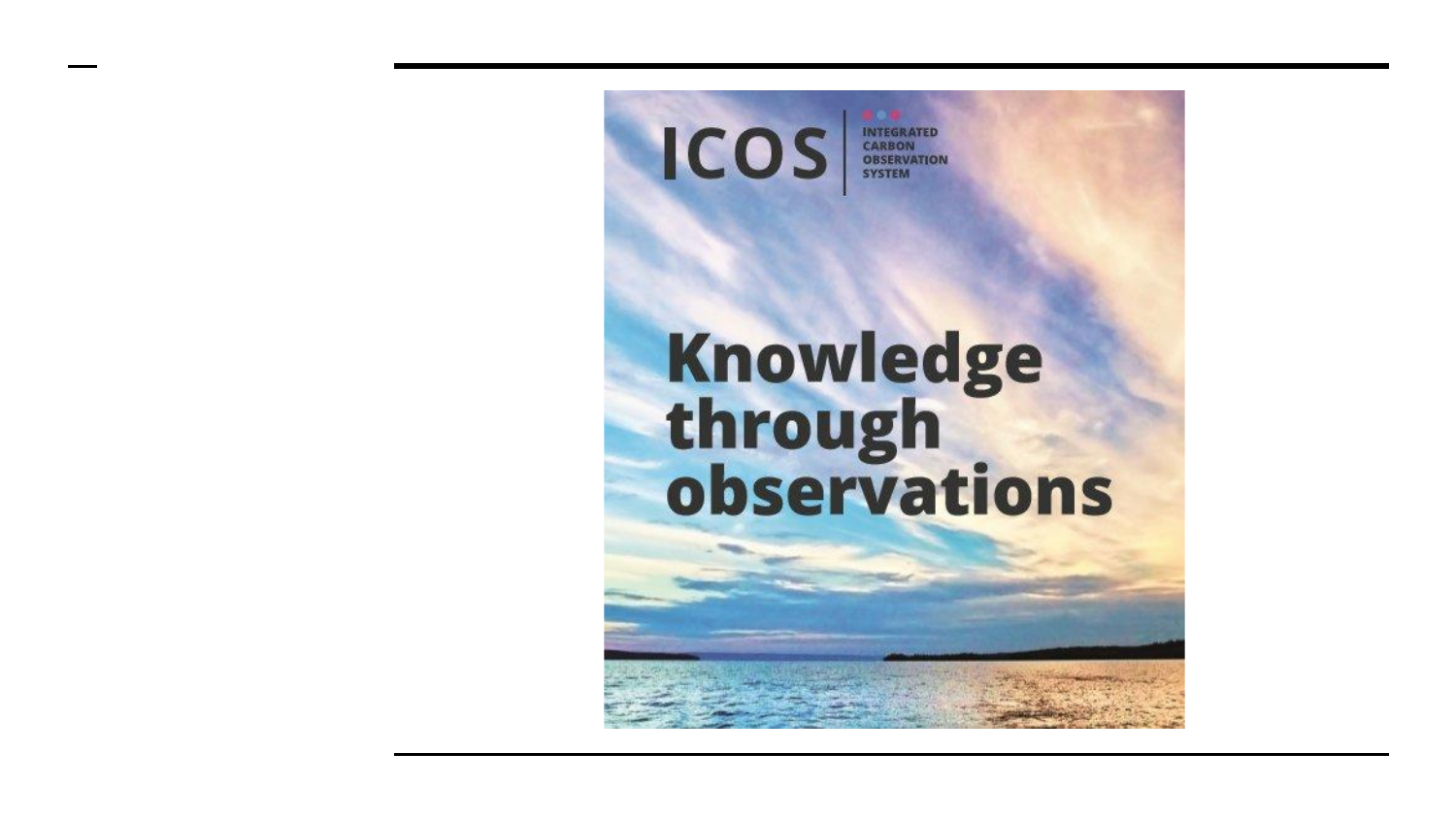**This years' motto … clarified**

… from observational data to information about the observed environment ...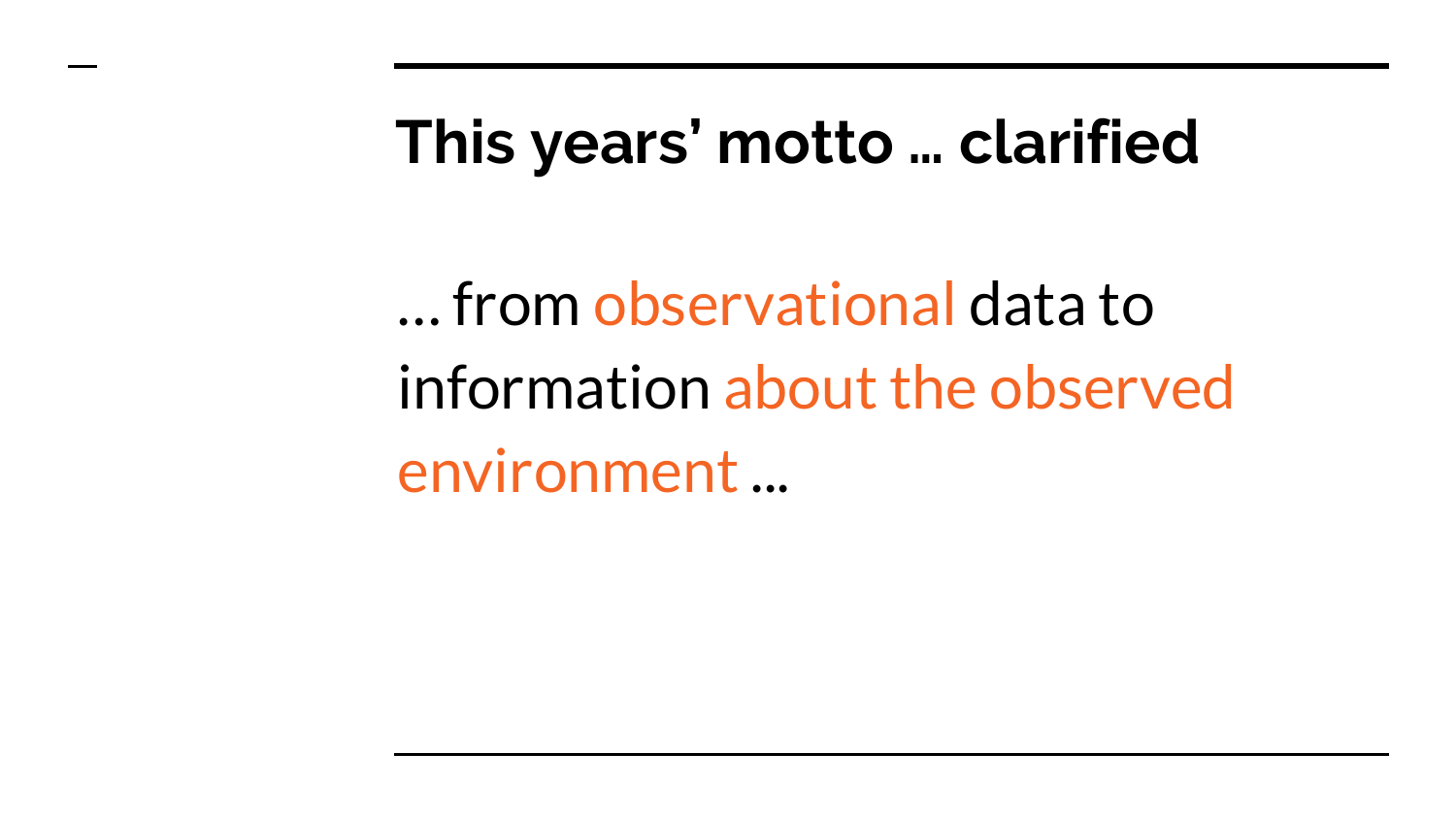#### **In other words**

#### Semantic information about the observed environment derived from primary observational data by research communities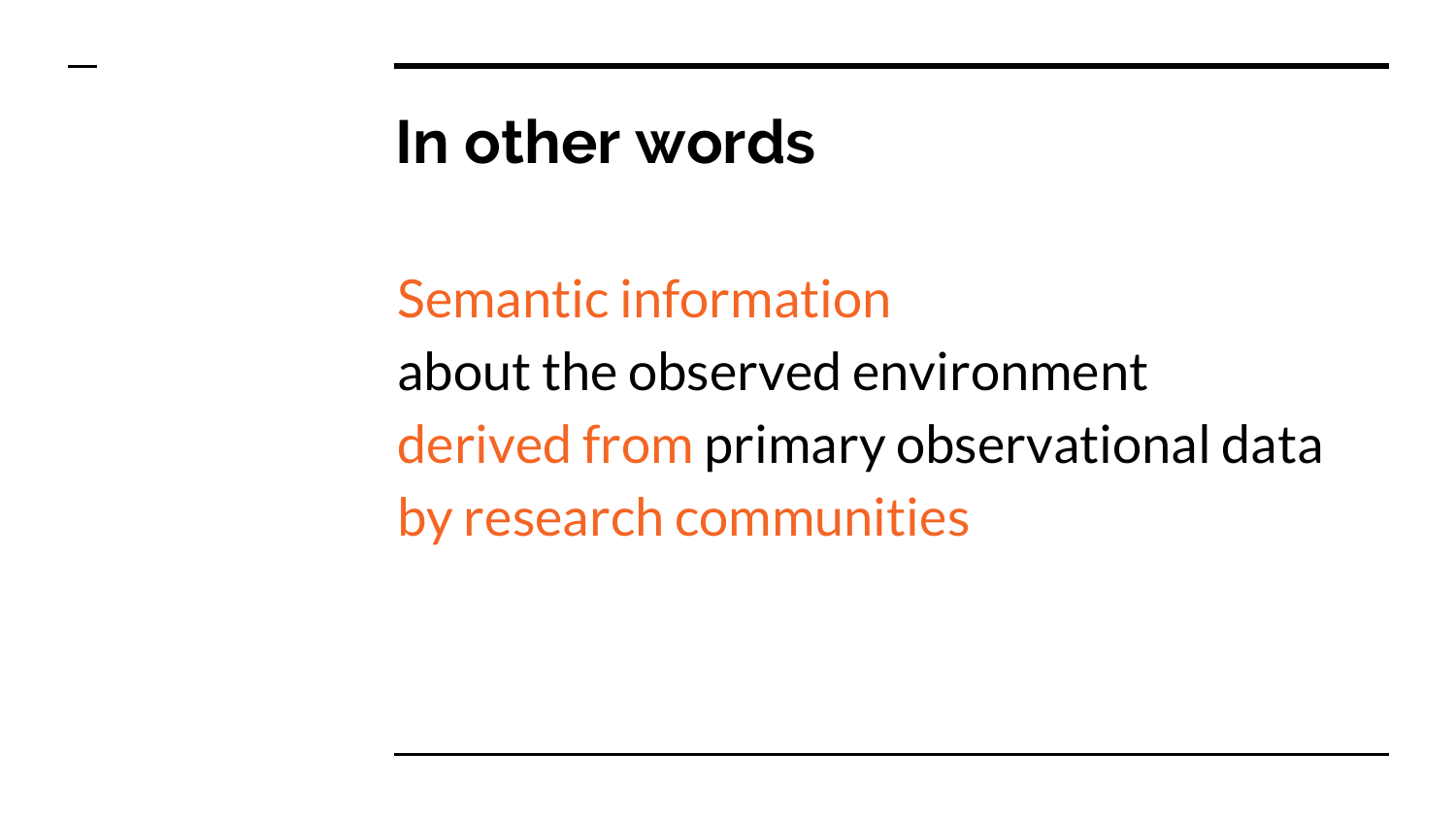#### **Semantic information**

- Consists of data
- Data must be well-formed
- The well-formed data must be meaningful
- Meaningful well-formed data must be truthful
- *● False information is not a kind of information*

Floridi, L. (2011). The Philosophy of Information. Oxford University Press.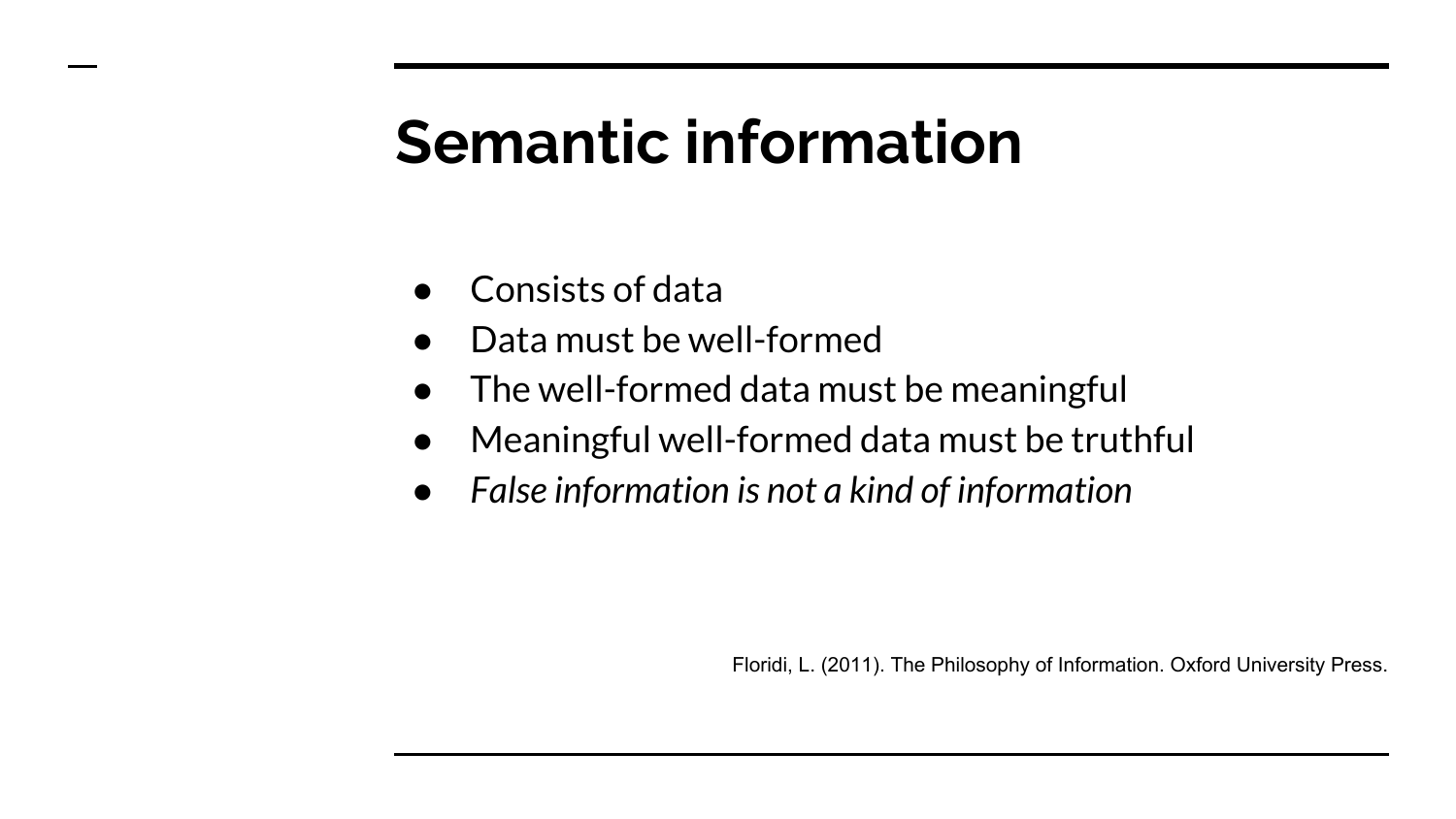#### **Use case**

#### Aerosol science for the study of atmospheric new particle formation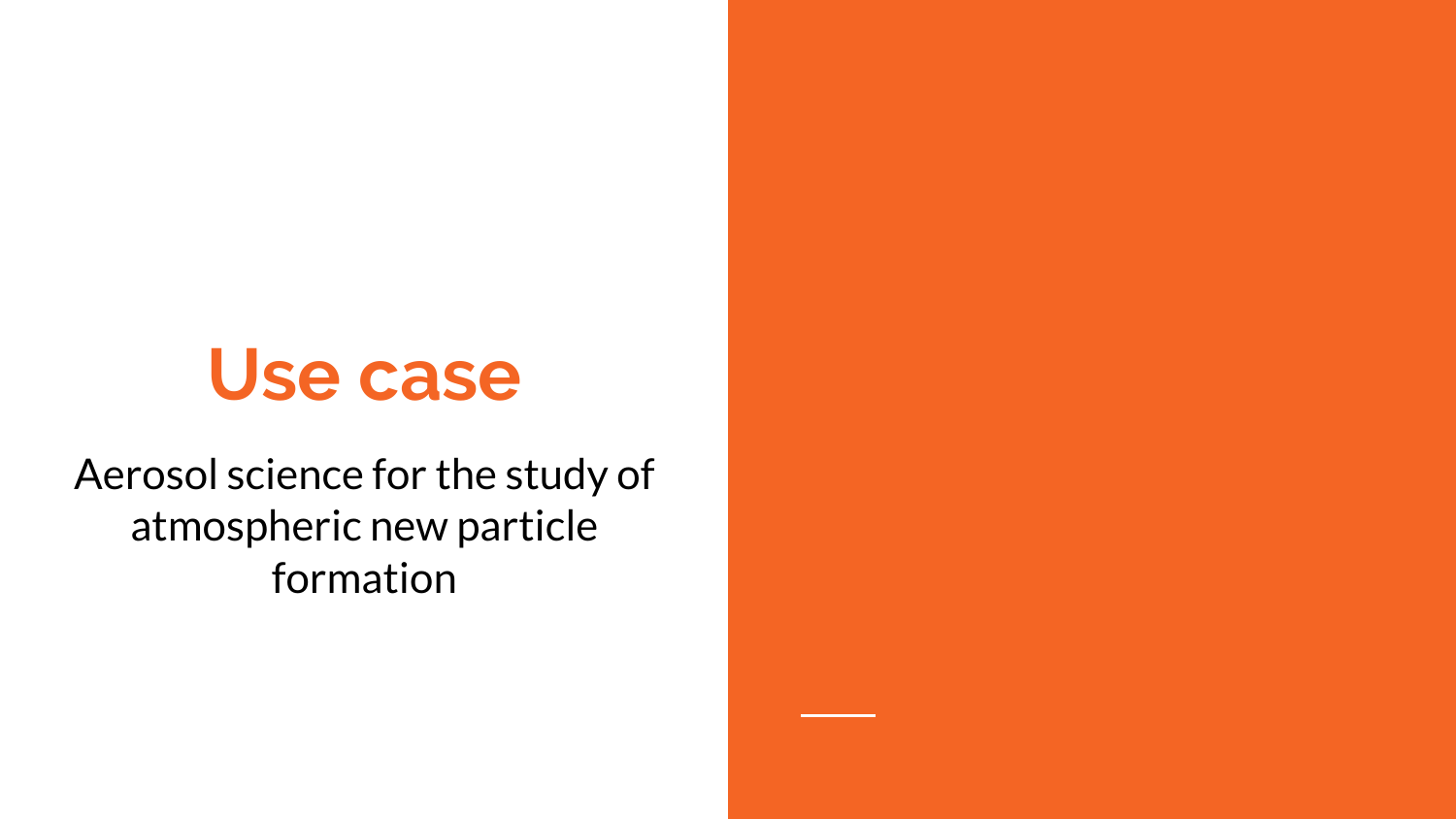

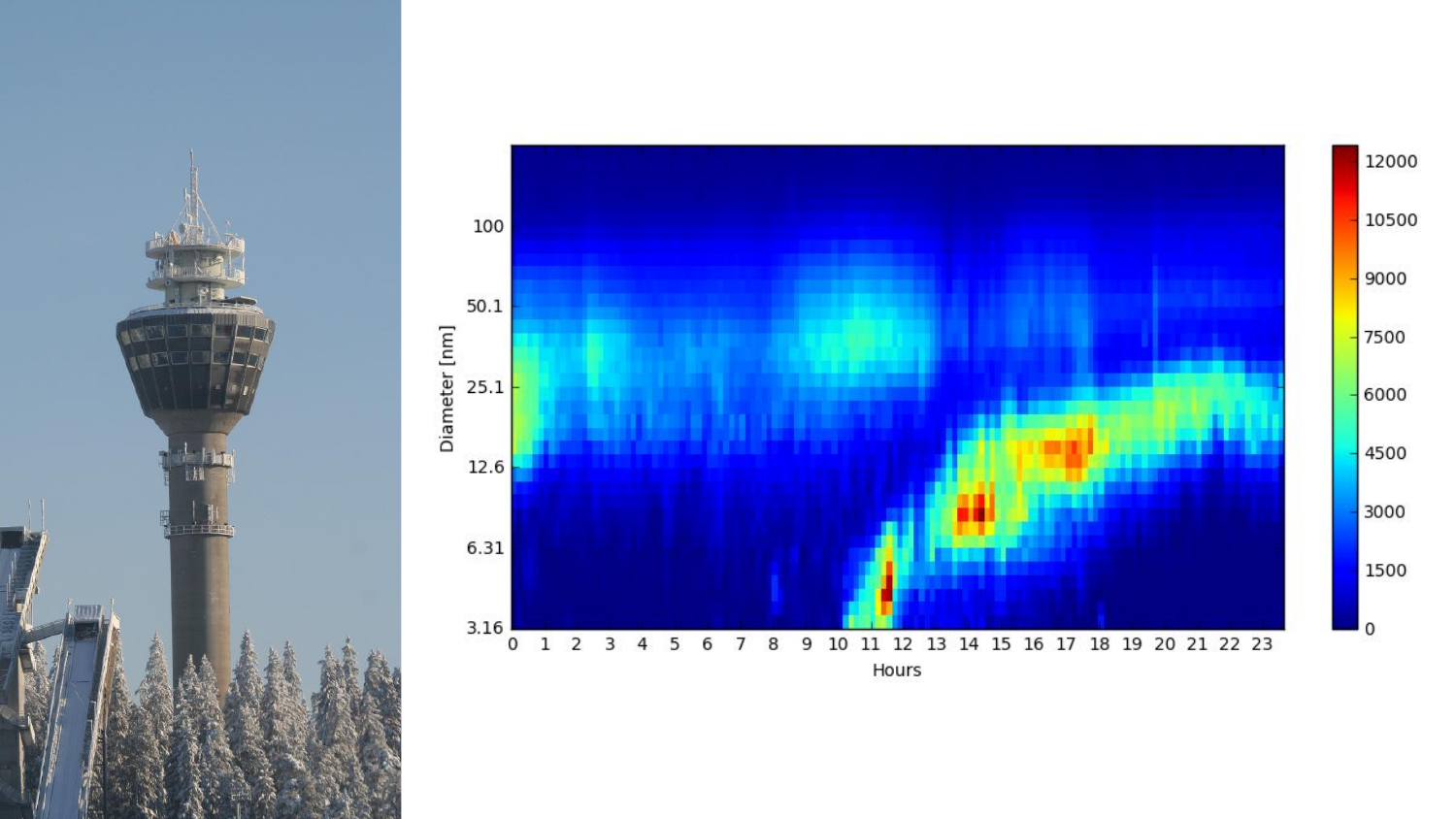

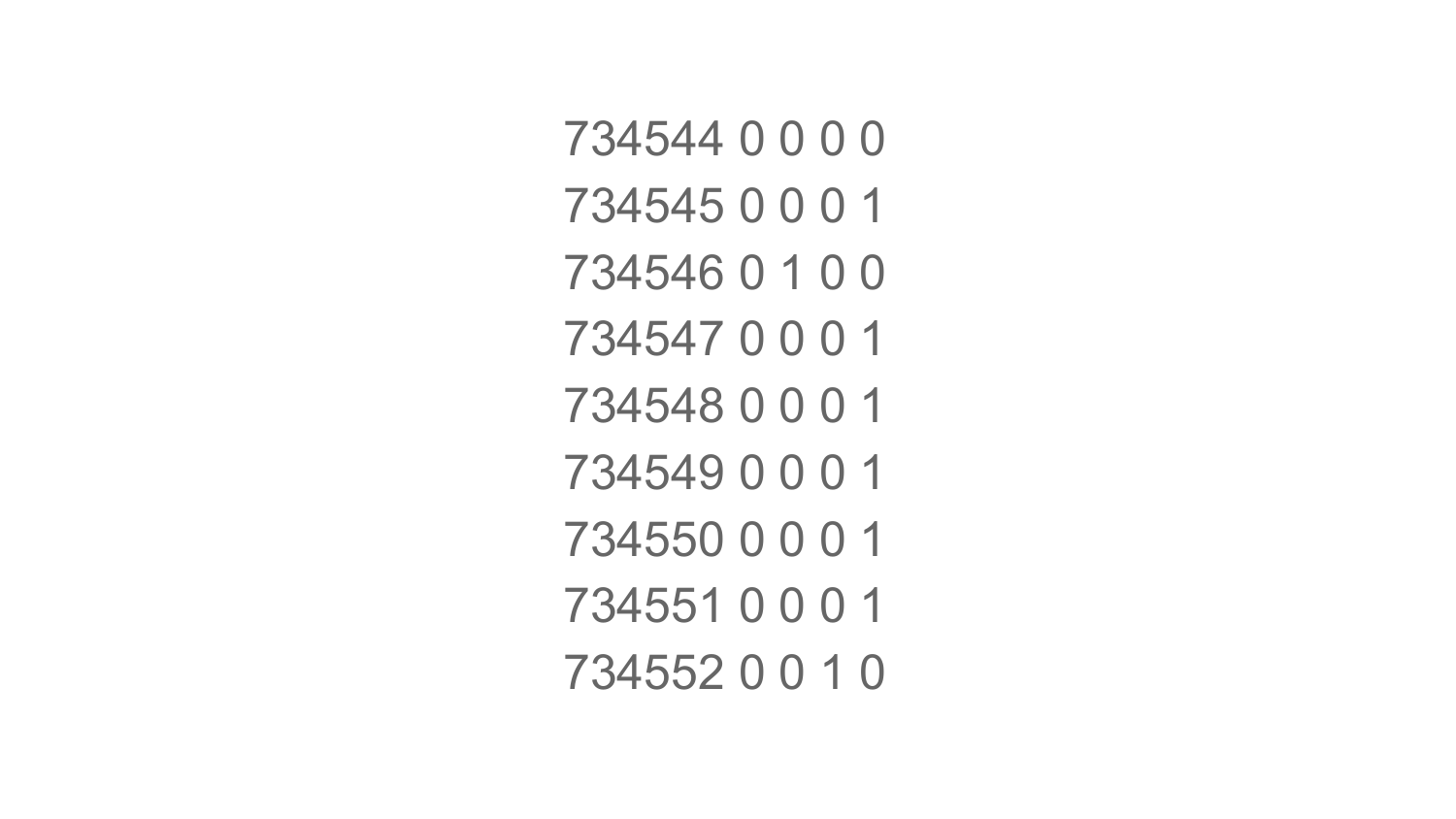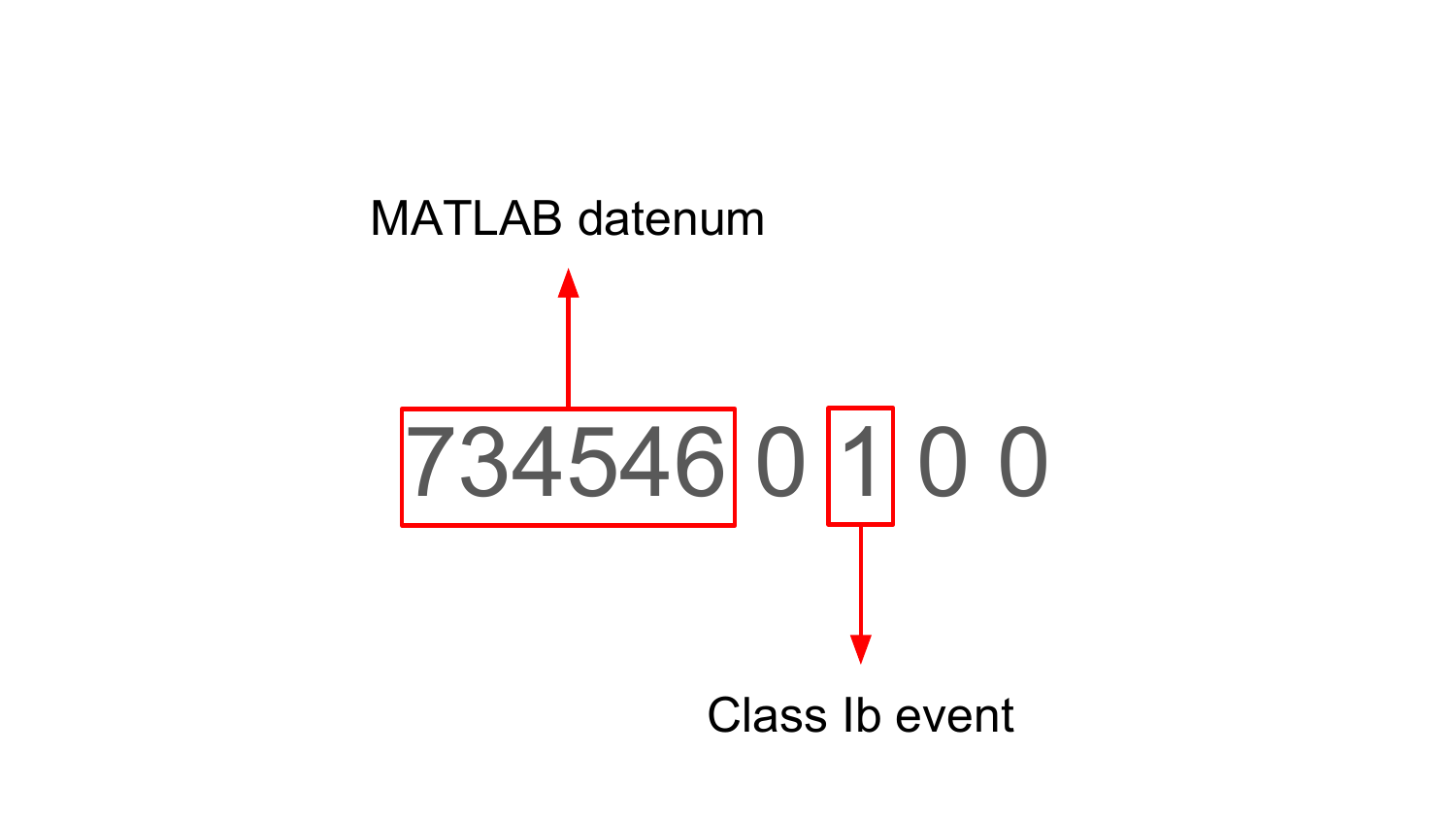# **Record data and meaning gained in interpretation**



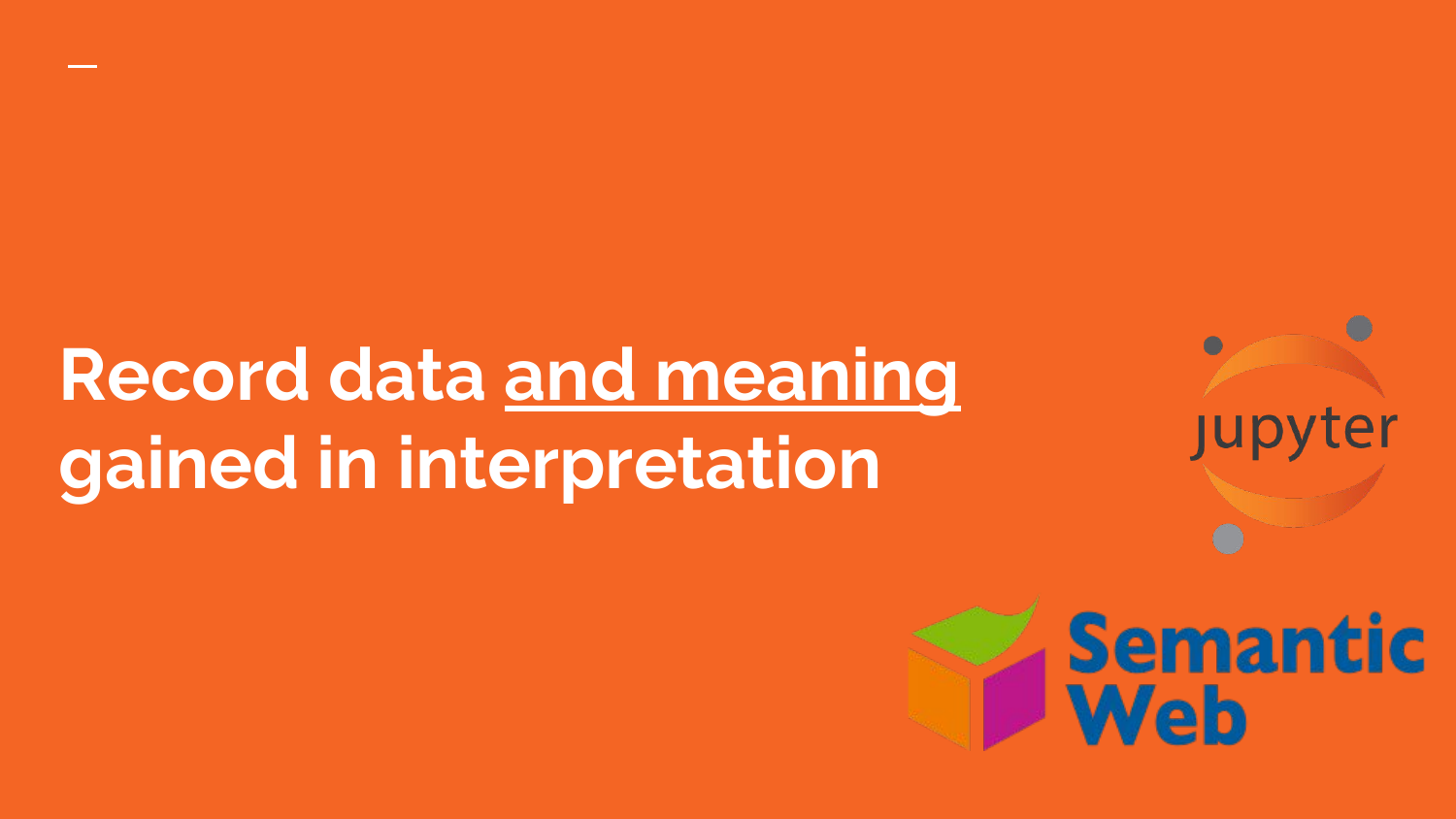#### from smear.datafetcher import fetchdata from smear.dataplotter import plotdata

# Fetch and plot concentration data for the given time and location # from SmartSMEAR, https://avaa.tdata.fi/web/smart plotdata(fetchdata('2013-04-04', 'Hyytiälä'))

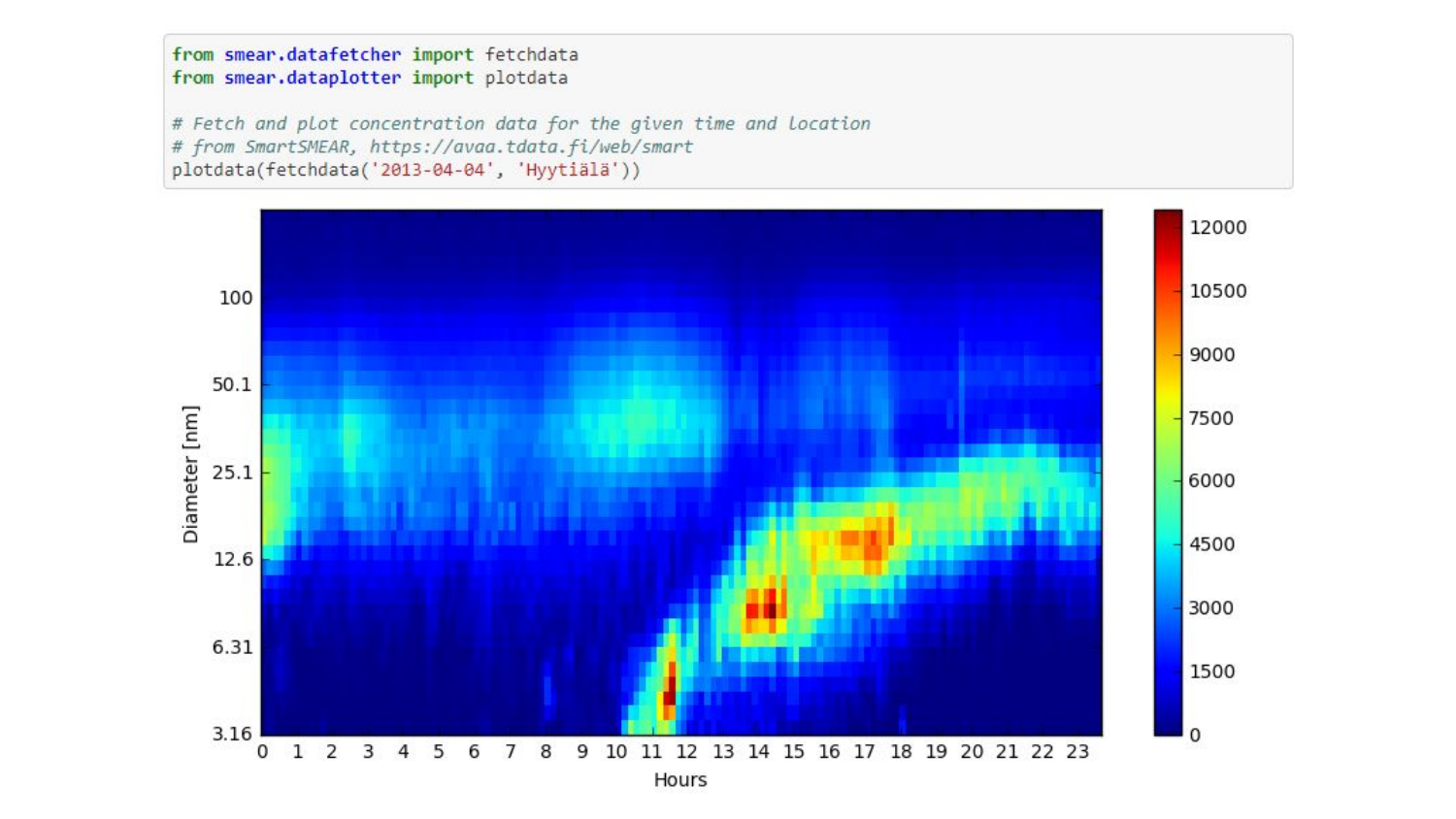```
from smear.datafetcher import fetchdata
from factory import assess
```

```
# Automated assessment for whether or not an event occurred
assess(fetchdata('2013-04-04', 'Hyytiälä'))
```
 $['Event']$ 

from factory import record, event

```
# Record information about the new particle formation event
record(event('2013-04-04', 'Hyytiälä', '11:00', '19:00', 'Class Ia'))
```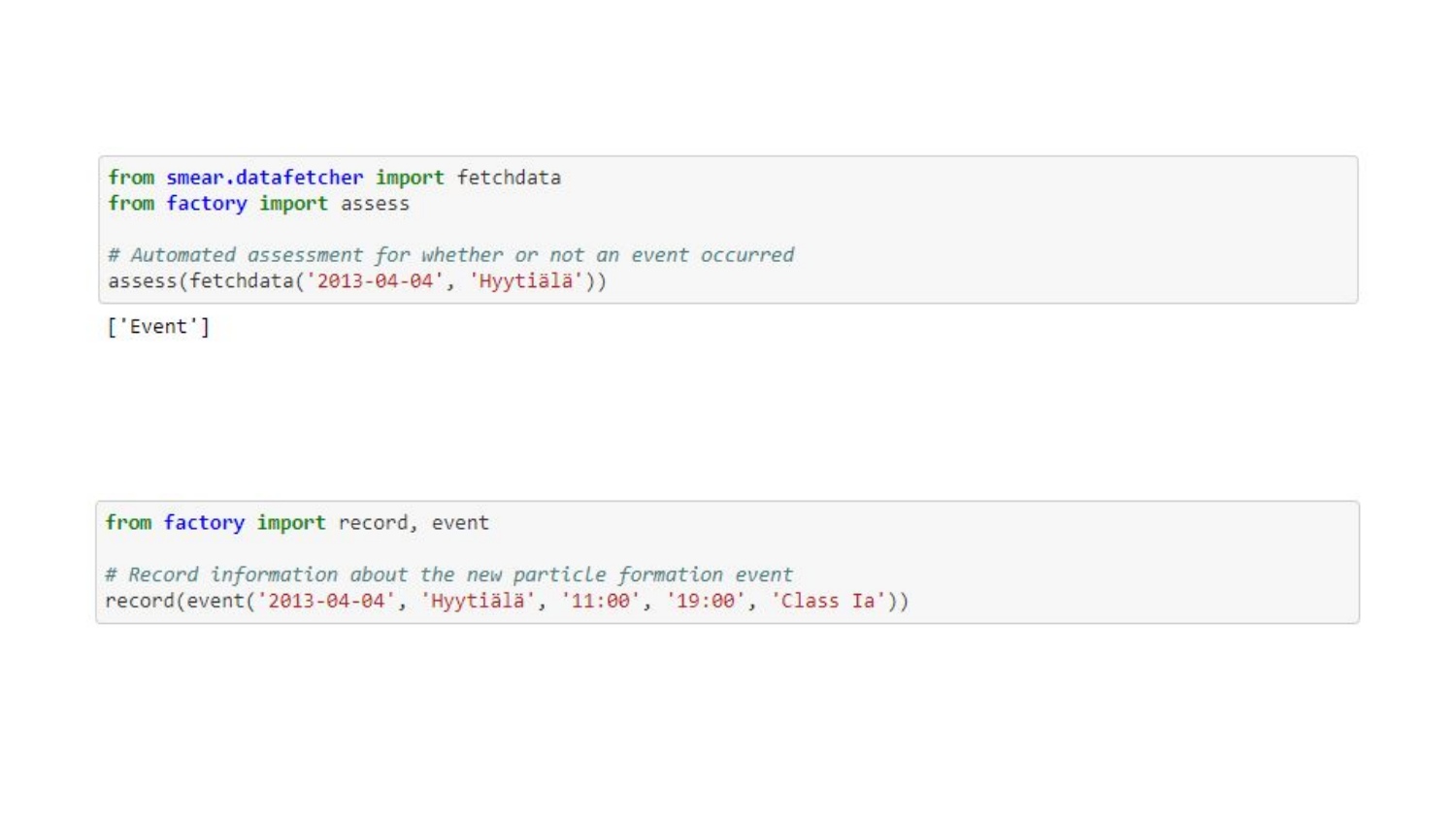from processing.visualization import imap from factory import events

# Visualize event locations on an interactive map  $\text{imap}(events())$ 

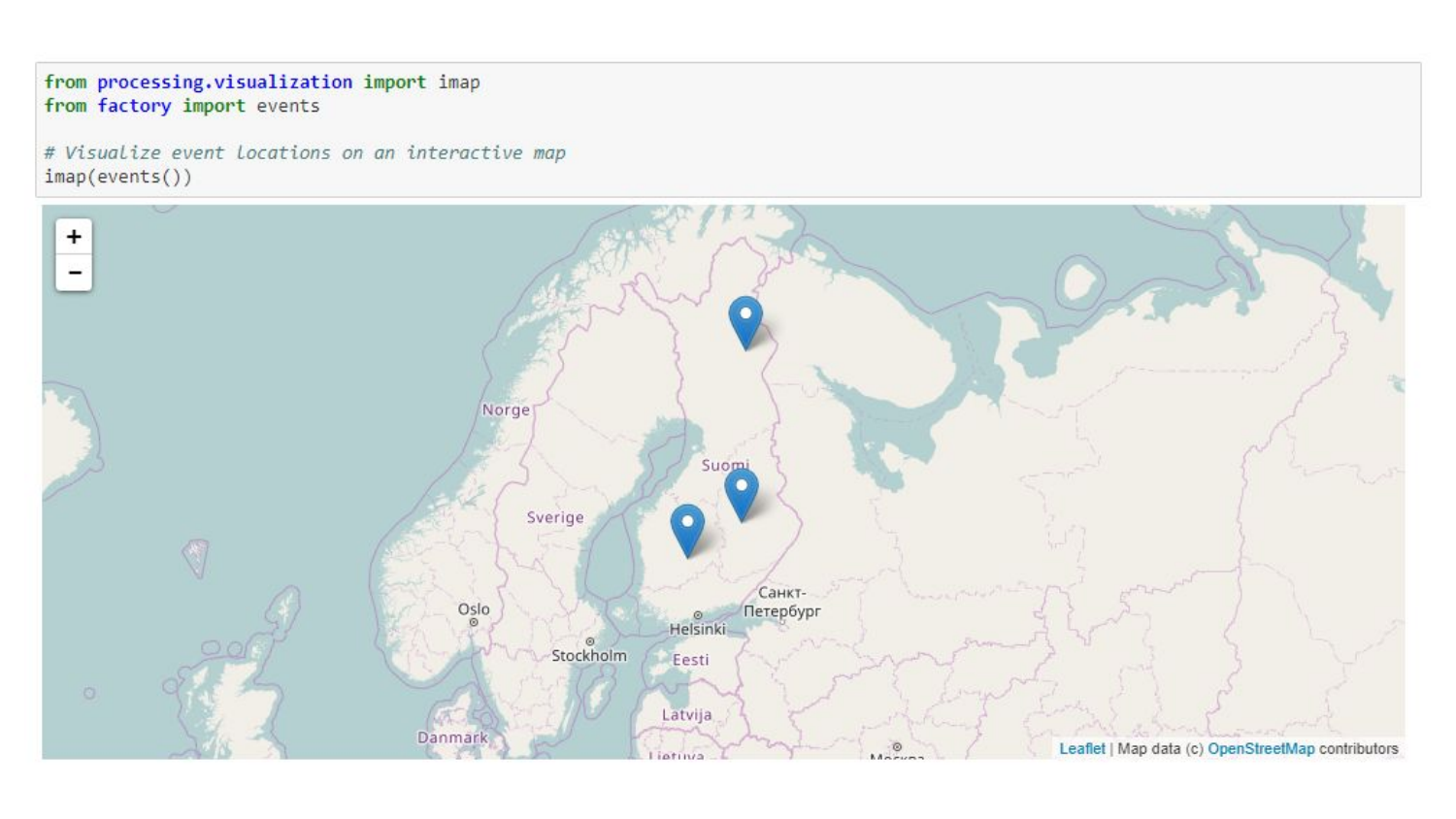```
from processing.statistics import duration
from factory import events
```
# Compute the average duration of events, possibly at specific locations duration(events(), fun='avg')

 $7:00:00$ 

```
from processing.description import describe
from factory import events
```

```
# Describe an event in plain English text
describe(events(place='Hyytiälä'), format='text')
```
A Class Ia event occurred at Hyytiälä (FI) [http://www.geonames.org/656888/hyytiaelae.html] on 2013-04-04 starting at 11:00 and ending at 19:00.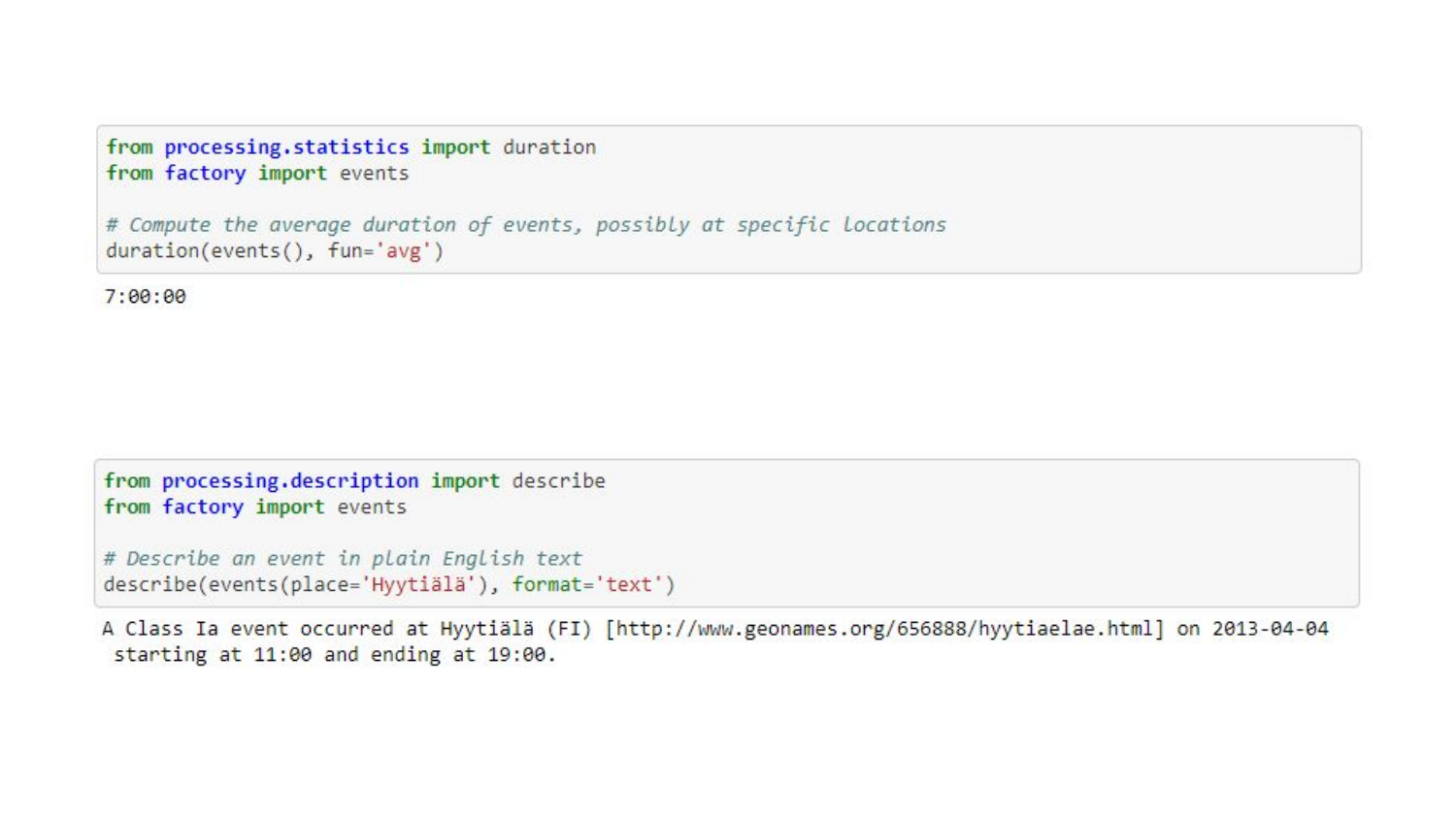from factory import events from processing.description import describe

# Describe an event with information in machine readable format describe(events('2013-04-04', 'Hyytiälä'), format='rdf')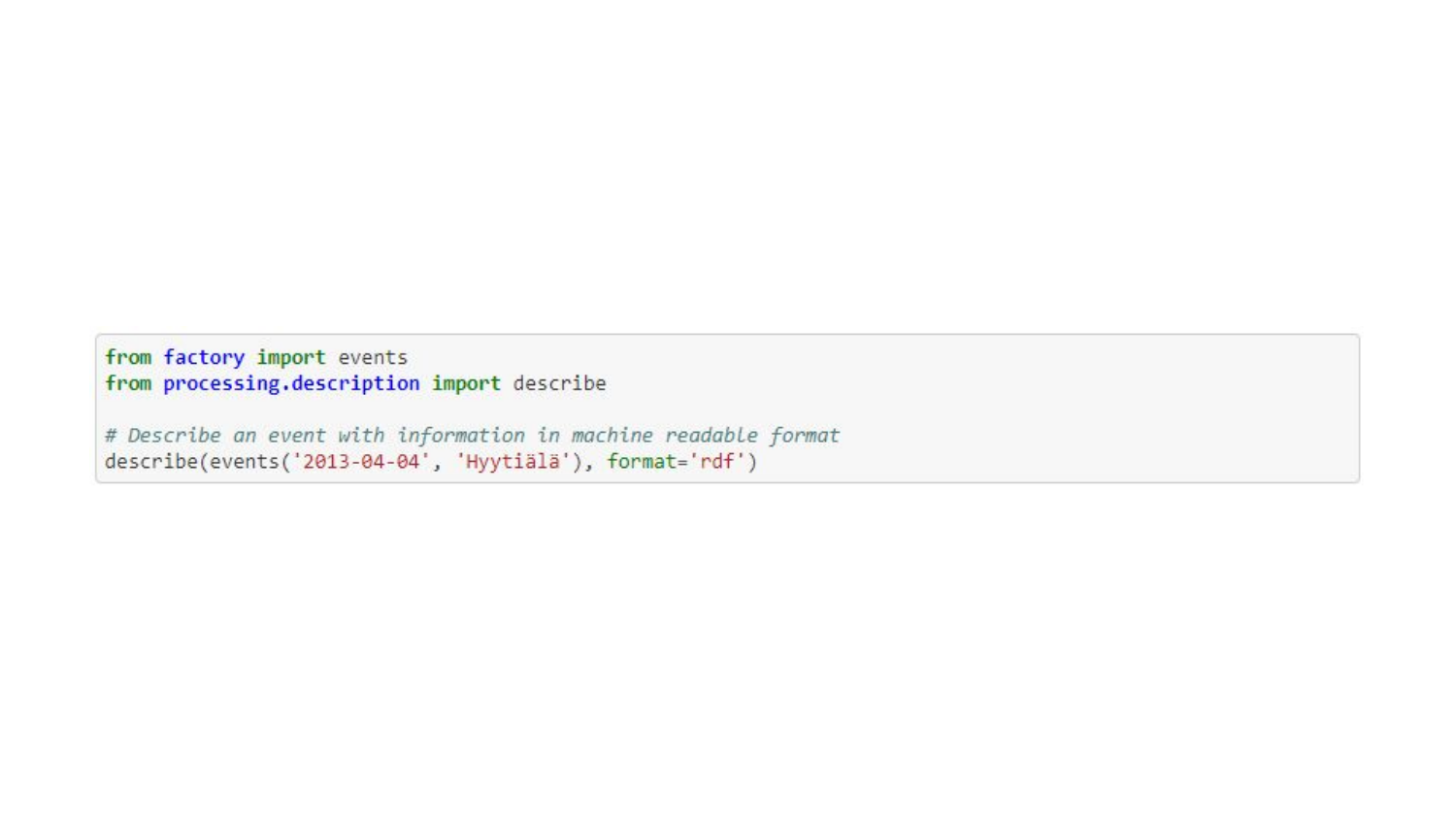<http://pangaea.de/eb1ad69f11aecd2449f6d5741c3b8ac3> a lode:Event ; smear:hasClassification smear:ClassIa ; lode:atPlace <http://sws.geonames.org/656888/>; lode:atTime <http://pangaea.de/92be5465a05cc56156422d6cdb4603e1> ; lode:inSpace <http://pangaea.de/7f885190eb43154e01c97f814b287a4b>.

<http://pangaea.de/3ca2edb9bb13c998a0ea94082aa592dd> a time:Instant ; time:inXSDDateTime "2013-04-04T11:00:00+03:00"^^xsd:dateTime.

<http://pangaea.de/7f885190eb43154e01c97f814b287a4b> a sf:Point, wgs84:SpatialThing; geosparql:asWKT "POINT (24.29077 61.84562)"^^geosparql:wktLiteral .

<http://pangaea.de/92be5465a05cc56156422d6cdb4603e1> a time:Interval ; time:hasBeginning <http://pangaea.de/3ca2edb9bb13c998a0ea94082aa592dd> ; time:hasEnd <http://pangaea.de/cc87885836375b64bf023a6bcd5ad814>.

<http://pangaea.de/cc87885836375b64bf023a6bcd5ad814> a time:Instant ; time:inXSDDateTime "2013-04-04T19:00:00+03:00"^^xsd:dateTime .

```
<http://sws.geonames.org/656888/> a gn:Feature,
       DUL:Place ;
   gn:countryCode "FI"^^xsd:string;
   gn:locationMap <http://www.geonames.org/656888/hyytiaelae.html> ;
   gn:name "Hyytiälä"^^xsd:string;
   wgs84:lat "61.84562";
   wgs84:long "24.29077".
```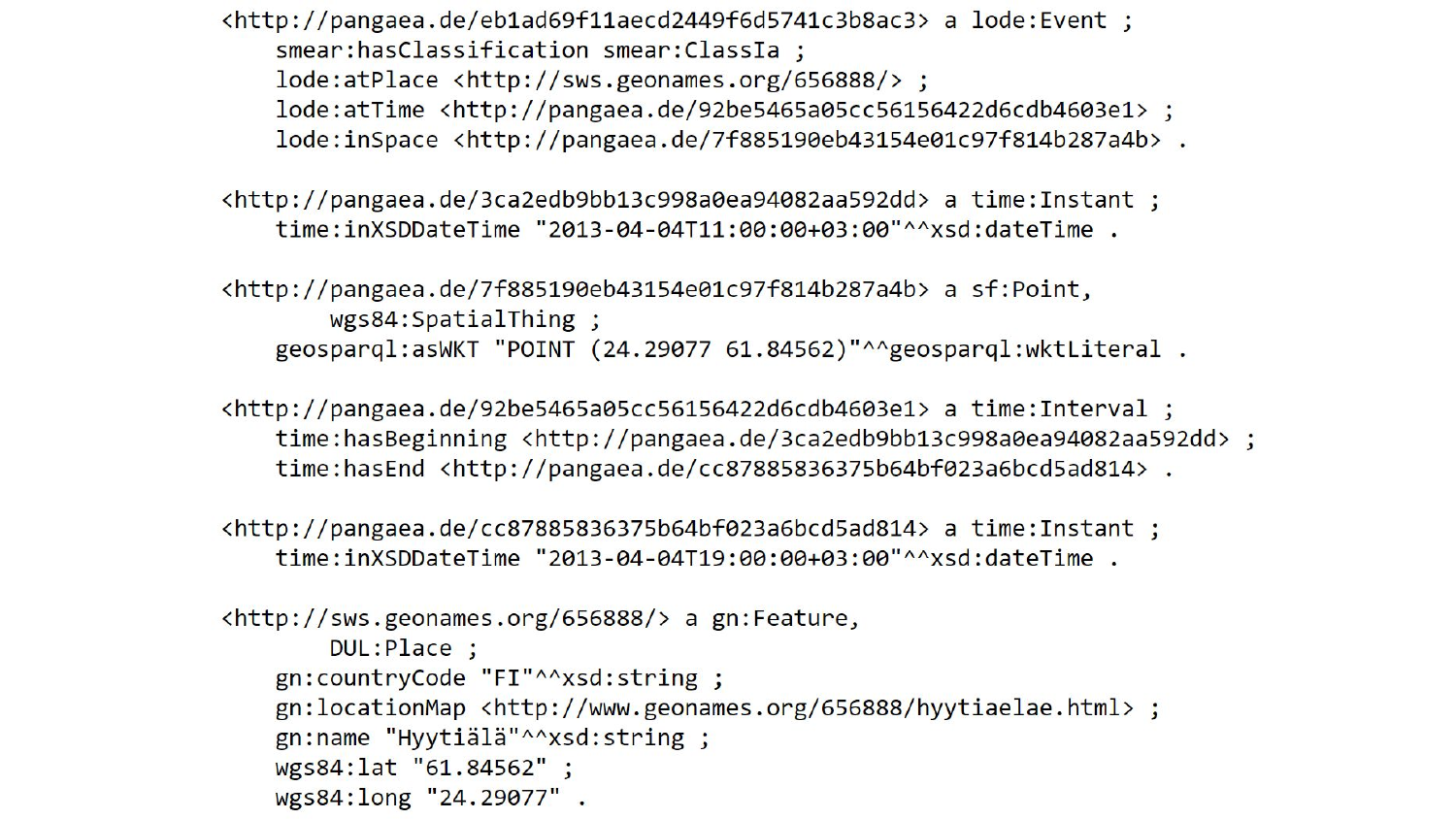

http://5stardata.info/en/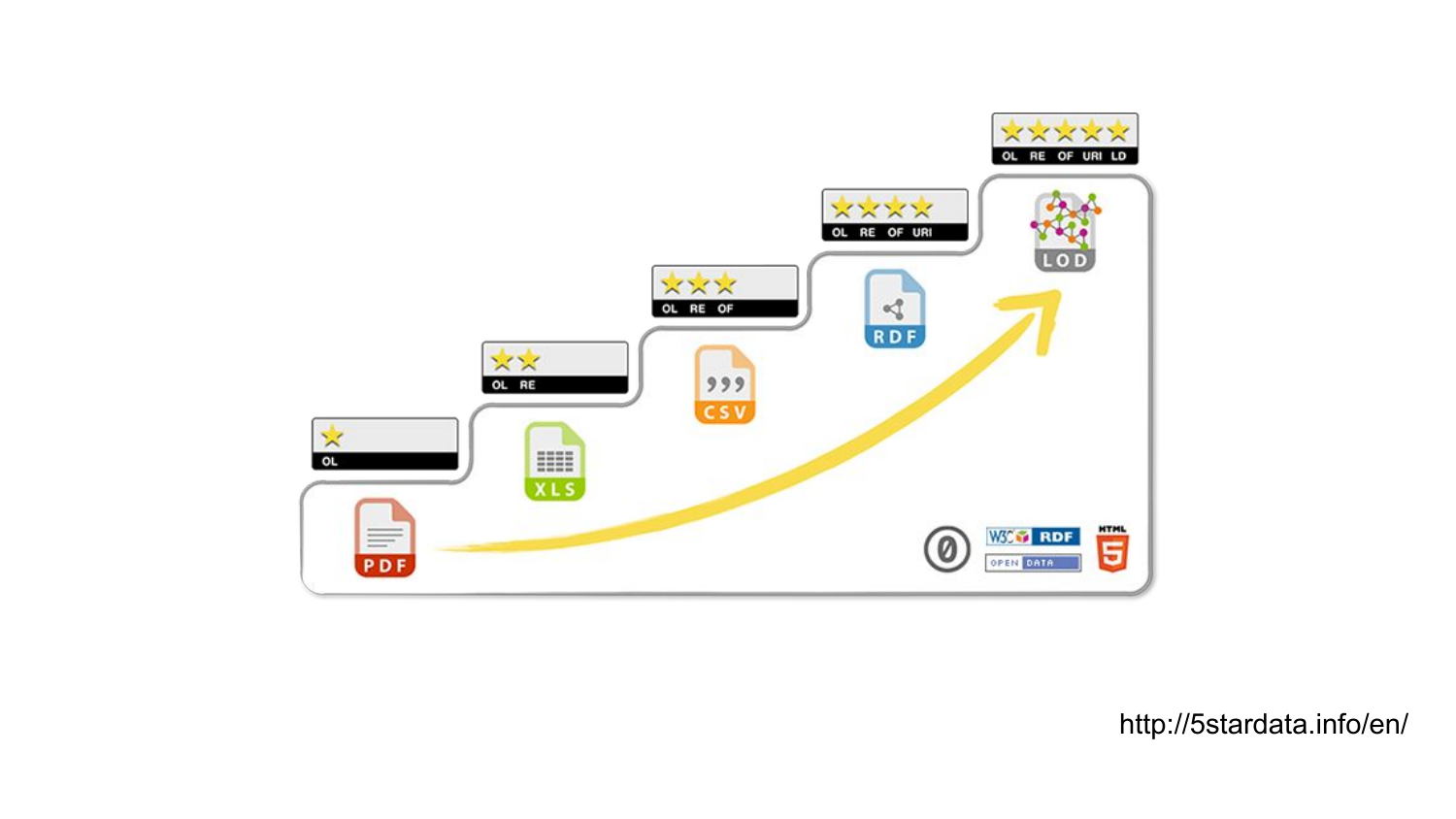#### **Environment Ontology**

- Contributed new concept to recent release
- "formation of particles in an atmosphere"
	- a particle formation process
	- that occurs in an atmosphere
	- with aerosol as output
- Planning to adopt this concept in the use case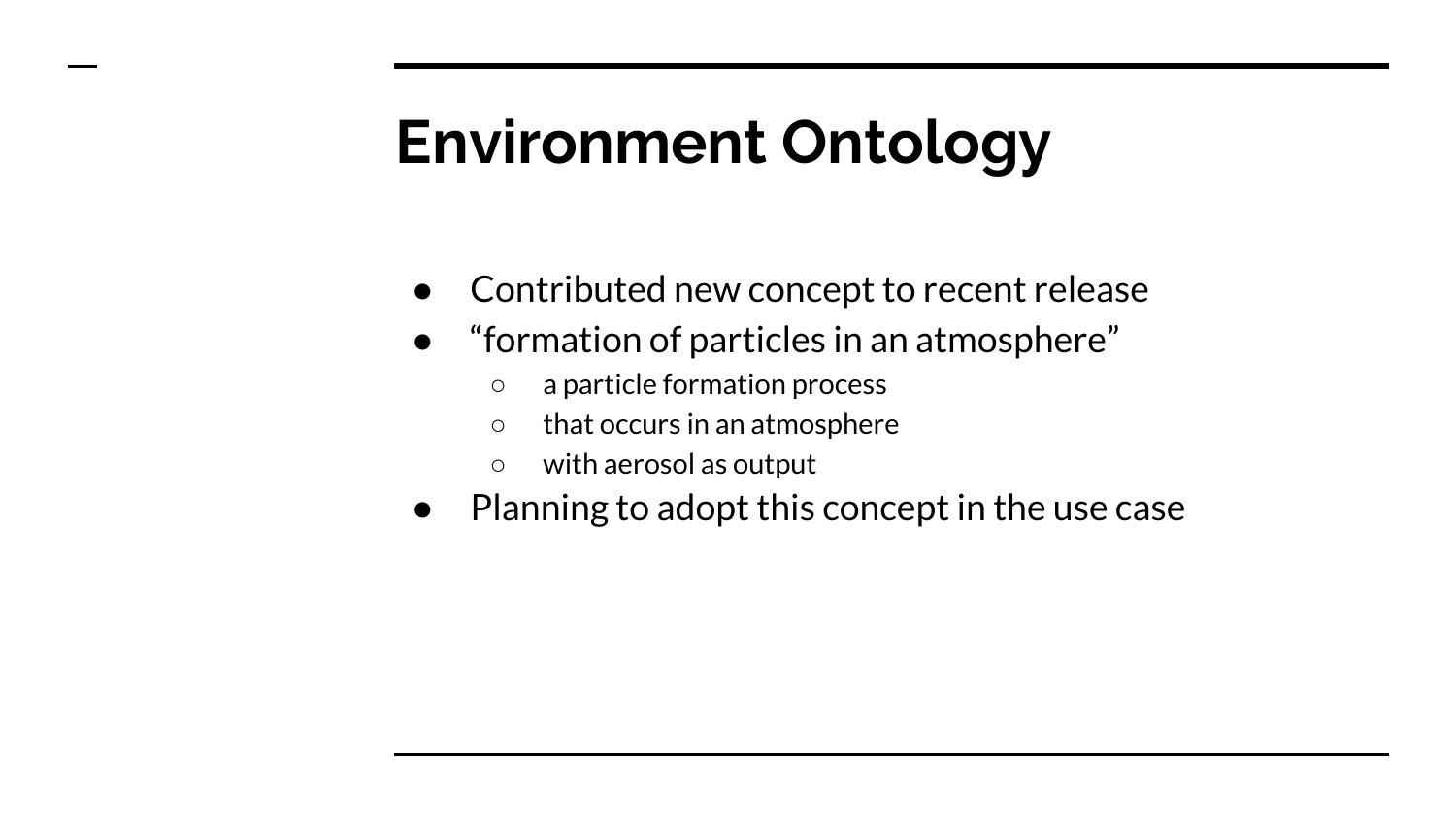#### **Research Data Alliance**

- IG "From Observational Data to Information"
- rd-alliance.org/groups/observational-data-information
- Session at Montréal plenary, Breakout 5
- Monthly conference calls